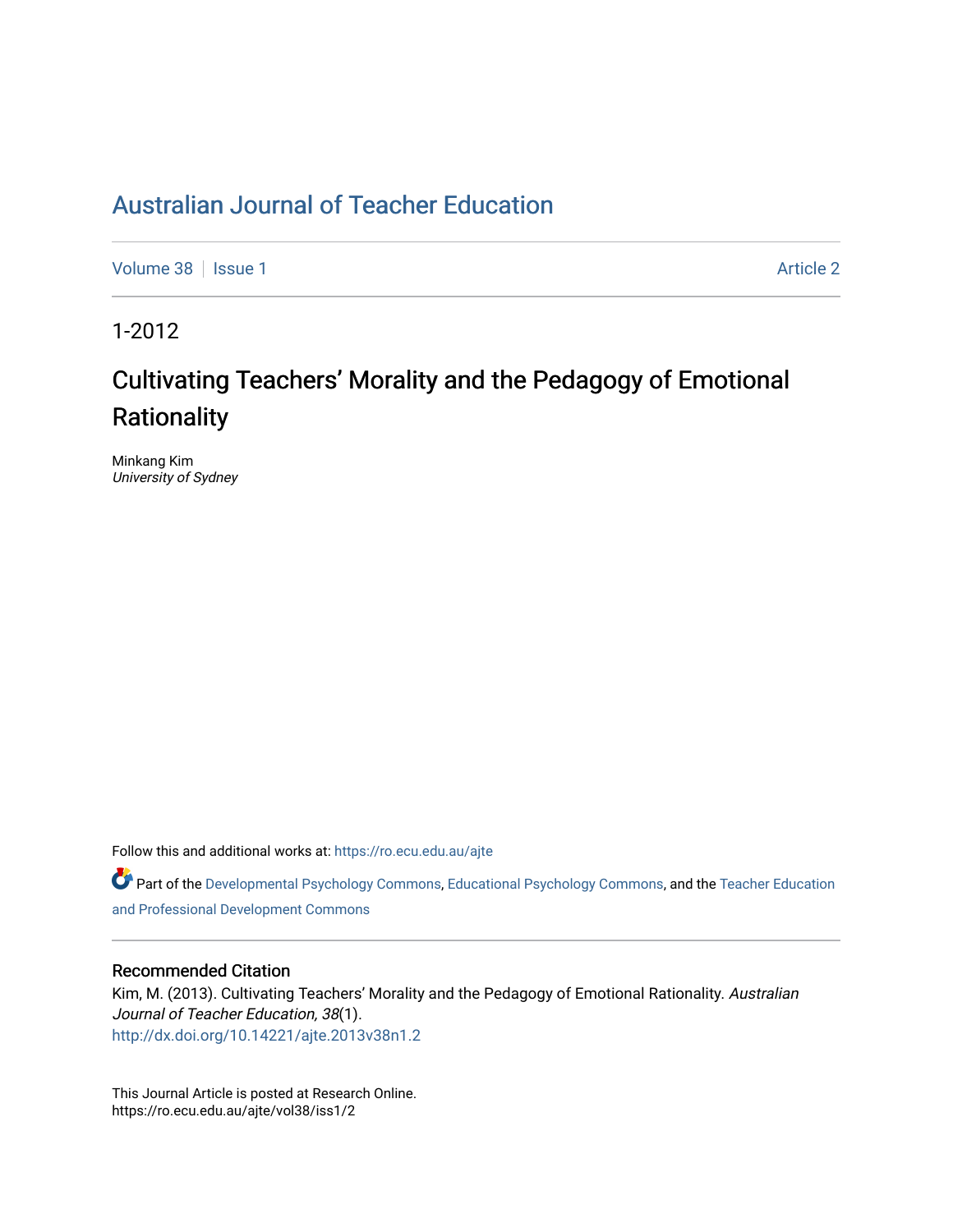# **Cultivating Teachers' Morality: The Pedagogy of Emotional Rationality**

# Minkang Kim The University of Sydney

*Abstract: Teachers are expected to act ethically and provide moral role models in performing their duties, even though teacher education has often relegated the cultivation of teachers' ethical awareness and moral development to the margins. When it is addressed, the main theoretical assumptions have relied heavily on the cognitivist developmental theories of Piaget and Kohlberg. A major pedagogical problem in adopting these theories of moral reasoning is that they may not help teachers to act as moral agents in real-life classrooms. This paper argues that one underlying difficulty is the insufficient attention given to the role of emotion in moral reasoning, even though it is increasingly accepted that rationality is laced with emotions and, moreover, emotions are crucial in brain functioning. This paper presents recent empirical findings, viewing them through the lens of dynamic systems theory, and discusses how they may help to inform and strengthen the cultivation of teachers' moral/ethical literacy in teacher education.* 

#### **Introduction**

There is a general and long-standing expectation among parents, policy makers, and teacher educators that newly qualified teachers entering the profession need to be morally aware. Parents expect teachers to be moral role models for their children and, in Australia for example, the standards set by the New South Wales Institute of Teachers (NSWIT) require that courses of teacher education ensure 'teachers adopt professional ethics with regard to their own conduct and that of others' (p. 3). Also, teachers are expected to 'demonstrate ethical behaviour' (p. 14). However, despite the expectations of the public and government directives, student teachers' moral and ethical development still seems to be regarded as peripheral in teacher training programmes. Even where there are recognised courses dealing with teachers' moral and ethical development, as reported in Cummings et al. (2007) for example, these are largely reliant on a cognitive developmental approach (e.g. Piaget, Kohlberg and Rest) whose validity is now questioned in mainstream developmental science (Thelen & Smith, 1994, 2006; Lapsley & Narvaez, 2005; Lapsley & Hill, 2008; Frimer & Walker, 2008; Kim & Sankey, 2009).

Two main criticisms of the cognitivist approach are that it is founded on a linear (stagelike) notion of development, onwards and upwards with pre-determined starting points and endpoints, and it has ignored the impact of emotional experiences on moral learning and behaviour. On the other hand, opposition to this approach, mounted by social intuitionists such as Jonathan Haidt (2001, 2008, 2012), does away with developmental stages and emphasises what he calls the role of moral emotions. Haidt contends that 'moral intuitions (including moral emotions) come first and directly cause moral judgements' and that 'moral intuition is a kind of cognition, but it is not a kind of reasoning' (Haidt, 2001, p. 814). He also suggests that 'moral education programs that focus on building strengths and triggering the positive moral emotions may be more effective than the more traditional reasoningoriented interventions' (Haidt, 2003, p. 286). In addition to his dualistic view of reason and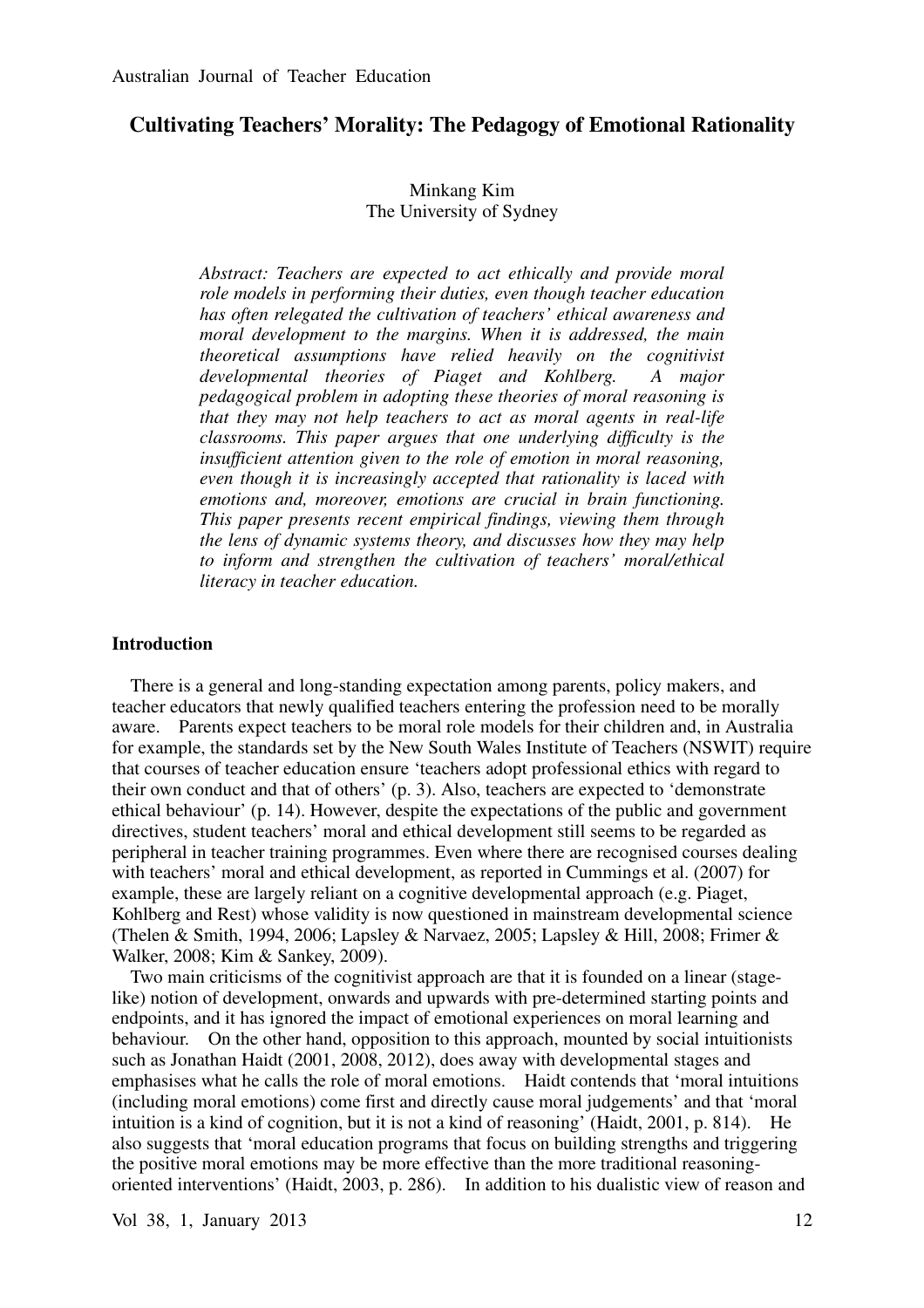emotion, Haidt's notion of positive emotions seems to be a product of so-called positive psychology, that is at best questionable, and his intuitionist model is indebted to Hume's emotivism and falls prey to the accusation of self-defeating moral relativism.

This paper will be concerned with emotion in morality, but it is important to indicate from the start that, in emphasising the role emotion plays in moral reasoning, I am neither denigrating the importance of moral reasoning nor am I advocating emotivism or moral relativism, as exemplified by Haidt. Rather, this paper is arguing that both models, cognitivism and Haidt's social intuitionism, are founded on a misleading dichotomy between reason and emotion (Sankey & Kim, 2013). Both models provide us with an unacceptable either/or. An important aim of this paper is therefore to provide a non-linear account of moral reasoning and action that rectifies the shortcomings of linear cognitivist models of morality by emphasising the role of emotion, without falling into the clutches of intuitivism and emotivism. In seeking an alternative 'third-way', this paper will adopt a dynamics approach to moral development. Dynamic Systems Theory (DST) is rapidly becoming a new metatheory in human development, as an alternative to cognitive theory (Overton, 2006, 2007; Kim & Sankey, 2009, 2010; Spencer et al., 2011; van Geert, 2011; Hollestein, 2011). The paper will highlight the role of emotion in moral behaviour and the neurobiological link between moral emotions and lower-level brain systems, when viewed through the lens of DST. It will also consider recent findings from neurobiological studies employing a dynamics approach, which provide new insights into human rationality and the role of emotion in moral development (Lewis, 2005a, 2005b). The underlying rationale for using dynamics theory is that brains and 'neurons are dynamical systems' (Izhikevich, 2010, p.7).

The origins of dynamics theory, also known as complexity or chaos theory, are in mathematics and physics, and it encompasses the realisation that, contrary to the Newtonian worldview, the natural world is often deeply unpredictable even though it is deterministic. We are often not able to know all the initial conditions or 'biases' of any developing system, and small fluctuations in initial conditions can have highly unpredictable outcomes. This was strikingly captured by one of the pioneers of complexity theory, Edward Lorentz (1972), in his notion of the 'butterfly effect'; the revolutionary idea that the flapping of a butterfly's wings in one part of the world could lead to a tornado in another. In developmental psychology, Esther Thelen and Linda Smith (1994) were early pioneers with their seminal work *A Dynamic Systems Approach to the Development of Cognition and Action.* In recent years, a number of authors have applied the same approach to the relationship between emotions and human rationality (Lewis, 2005a, 2005b), spiritual development (Cupit, 2007), and moral development (Kim & Sankey, 2009). The main purpose of this paper is to continue this debate in the context of teacher education and the cultivation of teachers' moral and ethical awareness, focusing particularly on the role that emotions play in moral development and decision-making; the values we espouse, how we think and what we do.

It is important to stress that, in turning to dynamics theory and neurobiology, this paper is emphatically not arguing that morality and human values reduce to biology. That is the position of Haidt and his fellow nativists. DST is opposed to the reductionist mindset and it is opposed to nativist assumptions. Rather, as we will see, it views moral development as resulting from the process of emergent self-organisation that requires only an initial valuebias, not moral blueprints in the head or in the genes as argued by Haidt. DST provides a non-reductive holistic account of development in which events are multi-causal, where neither the brain, nor biology, nor the so-called 'internalisation' of external norms is necessarily in the lead. Moral development and moral action result from multiple factors. Moreover, these are always in flux, they have a history and are always contextually situated. In this dynamic and multifaceted process of thought, action and development, emotions play an important role.

The overall message of the paper will be that teacher training courses that aim to enhance students' moral and ethical awareness and behaviour should take the role of emotion very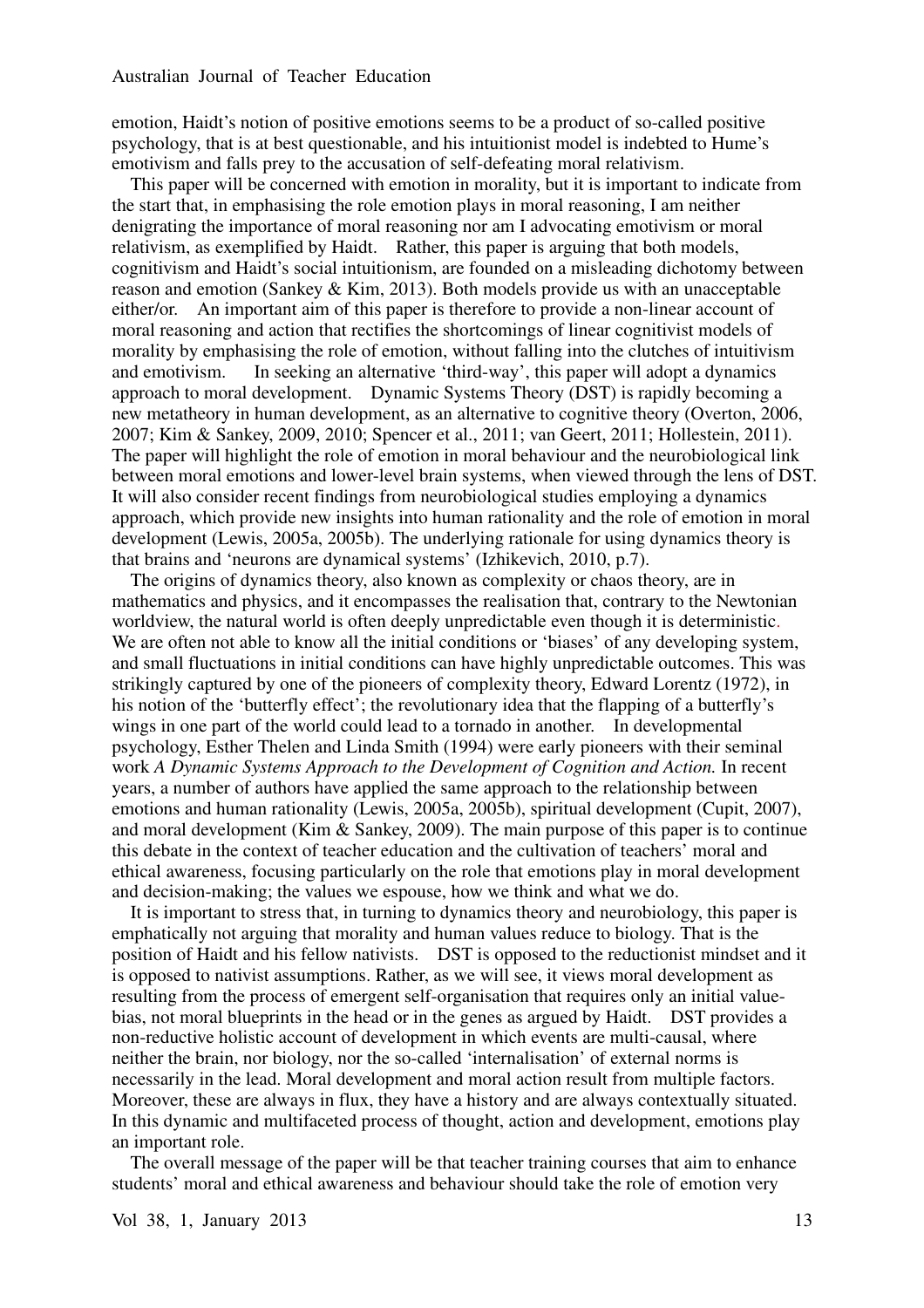seriously. The following section begins by considering a recent review of moral education in teacher education, noting that the cognitivist developmental approach has dominated for over half a century, and then identifying its shortcomings when viewed from the perspective of DST.

#### **The Cognitive Developmental Approach to Teacher's Moral Development**

A number of papers emanating from philosophy and psychology have raised concerns about ethical and moral matters in teaching and teacher education. These include papers cited in the extensive literature reviews conducted by Cummings et al. (2007) and independently by Bullough (2011). Some of the papers cited have also attempted to suggest appropriate pedagogical approaches. In his review of articles published in *Teaching and Teacher Education*, Bullough (2011) concluded that 'there is agreement that while limited, both pre- and in- service teacher education can facilitate development of moral understanding and ethical sensitivity among teachers' (p.27). In terms of a possible pedagogical approach, Strike (1990) argued that the curriculum should teach 'a set of moral concepts that are highly important to the practice of teaching' (p. 48) and encourage development of student teacher's decision making ability. Mahoney (2009) advocated a 'reflective critical space' where student teachers might develop 'ethical literacy' (p. 984). However, the pedagogy they advocate is primarily direct instruction and dilemma discussion, based on cognitive developmental theory, which also seems to be the preferred approach in other fields of professional education, such as medical education (Miles et al., 1989; Eckles et al., 2005) and business education (Desplaces et al., 2007; Izzo, 2000).

The review by Cummings et al. (2007) also supports the claim that a cognitive developmental approach has been prevalent in programmes that are provided to help student teachers' moral and ethical development. Acknowledging that there are sparse empirical studies of student teachers' moral development, her paper presents the results of studies using the neo-Kohlbergian Defining Issue Test (DIT). The two premises of DIT studies are: first, that when moral development occurs, student teachers are more likely to adopt Lawrence Kohlberg's (1981, 1984) 'post-conventional' or 'principled level' of reasoning rather than the other two lower levels (e.g. pre-conventional and conventional) and, second, that student teachers' level of 'post-conventional' thinking is measurable with a 'self-report questionnaire' such as the DIT. Adopting these two premises, Cummings and colleagues concluded that intervention programmes using direct instruction (e.g. Penn, 1990) and dilemma discussion (Reiman, 2001) enhanced student teachers' moral reasoning ability, but, somewhat alarmingly, the levels of moral reasoning demonstrated by education majors were consistently lower than other majors (Yeazell & Johnson, 1988; McNeel, 1994; Cummings et al., 2001). They speculate this is because students entering teacher education courses view teaching 'as a less difficult major than others' and 'a less reflective student is attracted to teaching as a profession'. Also, they suspect that what they call 'ideational poverty within the types of courses education students experience' prepare teachers to be a 'technician rather than as a critical thinker' (p. 75).

These are rather sweeping generalisations and are obviously related to the American context in which the research was conducted. Nevertheless, they do open up important questions about student teachers' moral development. One such question is whether any impact that moral development intervention programmes might produce continues over the long term, after student teachers qualify and start to teach in schools. A more fundamental question, however, is whether current assumptions regarding moral and ethical development are correct? The frequently adopted cognitivist approaches (e.g. Kohlbergian and neo-Kohlbergian), focusing on the development of reasoning skills and the acquisition of ethical concepts, have provided handy solutions for curriculum design and teaching methods.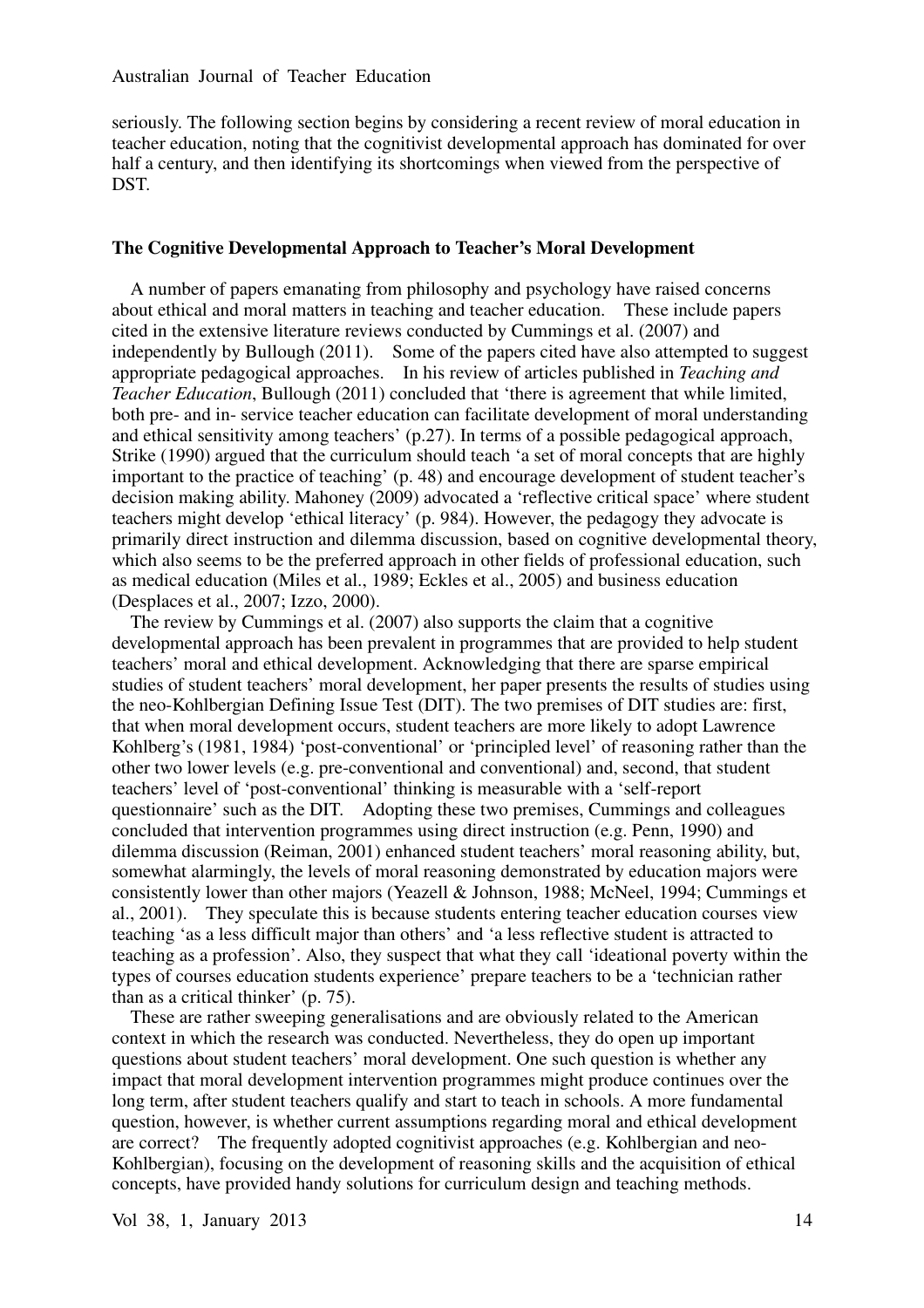However, Haidt (2001) has argued that moral reasoning, the core of the cognitive developmental model, is rarely the direct cause of moral judgment and behaviour. Other commentators have noted that 'reasoning is often post-event; a narrative we tell to explain and justify our actions, but not the actual reasons or causes' and 'we often do not know why we do what we do, it is irredeemably below conscious awareness' (Sankey, 2011, p.419). If correct, these concerns suggest that some radical changes are needed in the assumptions underlying much current pedagogy. Haidt chooses to abandon rationality in favour of intuition. This paper stresses the importance of moral reasoning, even when it is post-event, but also argues that we need to reconceptualise the notion of rationality, by bridging the gap between rationality and action, rationality and emotion.

Even within the neo-Kohlbergian camp, there is recognition that the cognitive developmental model is looking 'a bit shop warn' (Lapsley & Hill, 2008). In direct response to that concern, a dynamic systems approach was proposed as an alternative comprehensive metatheory or paradigm, able to encompass aspects of the cognitive development approach and other approaches, but also go beyond them (Kim & Sankey, 2009). For example, it is able to encompass the role of the sub-conscious and emotion in moral judgement, while rejecting the dichotomy or dualistic gap that Haidt and the intuitionists set up between moral reasoning and moral intuition (including moral emotions). Dynamics theory is opposed to such dichotomies (Overton, 2006; Spencer, et al., 2011). Moreover, a long-standing problem in the cognitive developmental model is the insufficient attention given to the role of emotion in human reasoning. For example, Kristján Kristjánsson (2009) has highlighted the 'marginalisation' of emotions in the dominant paradigm of the moral self, pointing out that even the recent attempt by cognitivists to argue for an integrated model of moral functioning relevant to education (Reed et al., 2008) does not successfully incorporate emotions into the model.

However, this points to a deeper problem. There is a tendency within the debate to assume that emotion is an entity or 'thing' that can or should be incorporated into the developmental model, as one more component (like adding one more gadget in a machine), when emotion would be much better conceived as embedded within a holistic process of development. In other words, what seems to be required is a move from an essentially mechanistic to an organic model, in which human rationality, if it is to be truly rational, is conceived as always laced or tinged with emotion (Damasio, 1994,1999). Working in the context of DST, Mark Lewis (2005 a, 2005b) has provided just such a plausible account of emotion, which encompasses processes operating within the embodied and socially embedded brain. Gerald Edelman's (1987, 1989) theory of Neuronal Group Selection comes at the issue from another direction, arguing that a 'value system', physically located in the old evolutionary brain stem, plays a key role in the formation and pruning of synaptic connections, essential to brain development. It would seem from these and other neurobiological studies that 'the highest and most abstract kind of moral thinking is suffused with value, emotion and feeling' (Kim & Sankey, 2009). In what follows, this paper will further explore this idea, first, by showing how DST overcomes the mechanistic, dualistic gap between reasoning and action created by cognitive development theory, then considering recent findings from neurobiological studies of emotion which address the putative gap between reasoning and emotion, before bringing the discussion back to the issue of pedagogy in teacher education.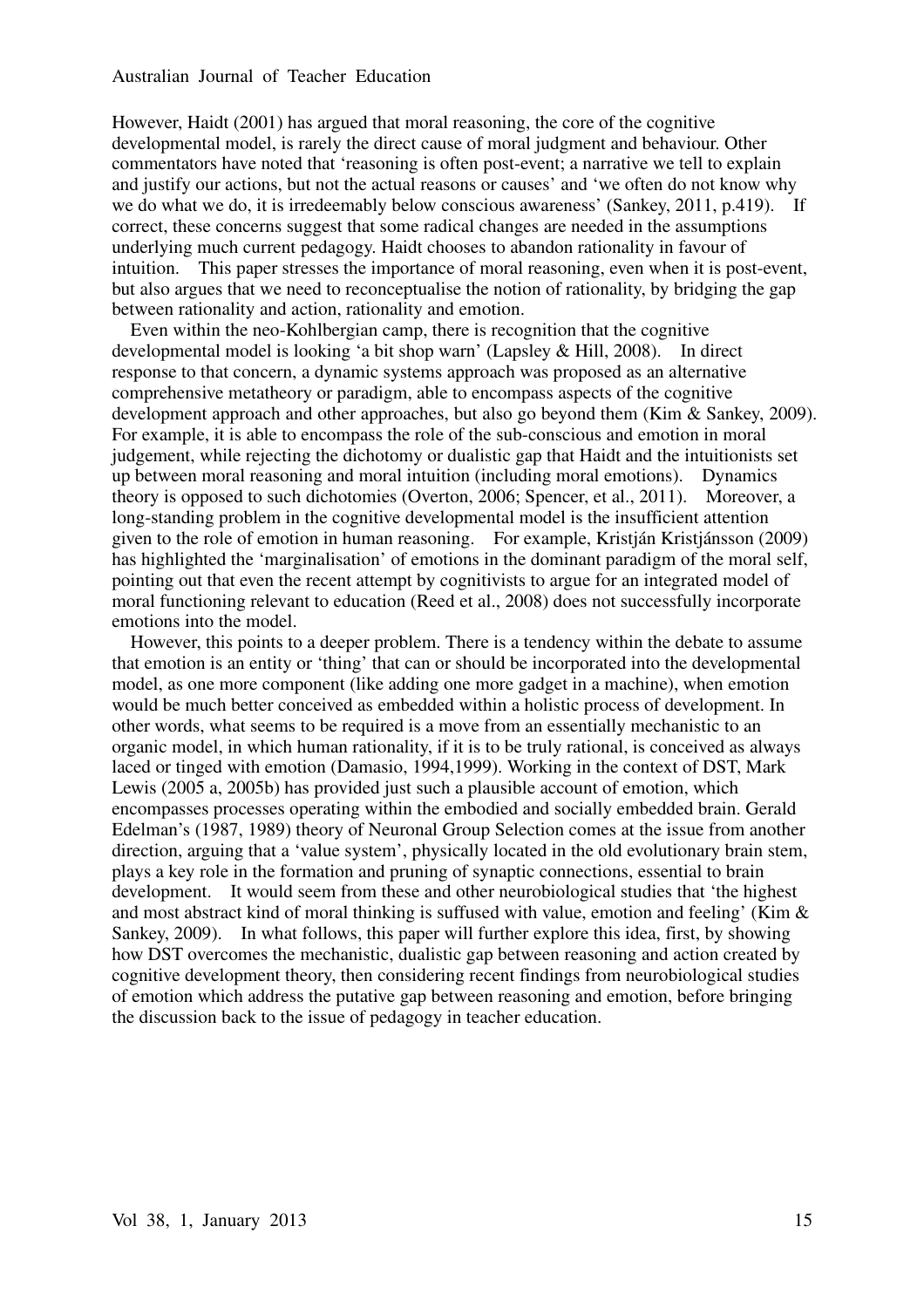#### **Moral Reasoning and Action from the Perspective of Dynamic Systems Theory**

A central issue in moral psychology has been a perceived gap between moral learning and moral action. So one might ask, is moral thinking and reasoning that is learnt in a classroom setting actually transferable to real-life decision-making outside the classroom? If not transferable, what would hinder them from being activated and applied in practice? In the context of teacher education the question might become: are student teachers' moral reasoning skills learnt in training transferable to the real-life moral dilemmas they face in school, and if not, why not? From the perspectives of DST this kind of question is based on a false dichotomy; nevertheless this dichotomy has been ubiquitous in moral psychology. For example, Kristjánsson (2009, 2010) argues that a 'moral gap' between moral cognition and moral action has been particularly prominent in the post-Kohlbergian era. He also notes that in the field of moral psychology two potential 'contenders for bridging the gap' have been proposed: the construction of 'moral selfhood/identity' as suggested by Augusto Blasi (1993) and the cultivation of 'moral emotions' (Hoffman, 2000). Blasi's (1993) notion of 'moral selfhood', has met with wide-ranging criticisms. Larry Nucci (2004) said it seems to posit a 'reified homunculus' and Kristjánsson (2010) suggests that Blasi's ideal of a moral self 'has simply replaced Kohlberg's later stages of moral reasoning' (p. 404). Indeed, Blasi's notion of a 'moral self' still seems to reside in the cognitive developmentalists' camp, as a rather ad-hoc and unnecessary construct. By contrast, this paper suggests that 'the cultivation of moral emotions' should certainly play a very important role in teachers' moral development, but not as to bridge to span the putative gap between moral cognition and moral action.

The gap that has been created between cognition and action in moral psychology is similar to the gap that is said to exist between pre-existing 'competence' and here-and-now 'performance'. To give a concrete example, student teachers on teaching practice may be said to be equipped with a professional teaching competence, but their performance is observed to fluctuate from lesson to lesson. In fact, 'the distinction between competence and performance has been a major force in developmental thinking' (Thelen & Smith, 2006, p. 278), but is it valid? Are there really gaps between cognition and action, competence and performance that need to be bridged? The origins of this kind of dualistic thinking may be traced back to Descartes, but in more recent times 'the competence/performance distinction was proposed by Chomsky (1965) in an effort to explain why his theory of innate linguistic rules could not predict the wide range of variability observed in actual language usage' (Fischer & Bidell, 2006, p.346). A dynamics approach rejects the 'competence-performance' dichotomy in favour of a more holistic account (Overton, 2006); there is no logical way of deconstructing 'what is the essential, timeless, and permanent core' of development (competence) 'and what is only performance' (Thelen & Smith, 2006, p. 278). Indeed, what could be meant by the idea of a fixed competence that exists independently of any given performance?

What we observe is 'evidence of variability in performance' (Fischer & Bidell, 2006, p.346). In the context of sport, for example, it is often said that an athlete is only as good as her last performance. The athlete does not have a separate and fixed competence residing somewhere in her body or brain, to which her performance on any given occasion can be compared. What she has is a history of performances, some of which will be better than others. Similarly, scores on so-called lists of teaching competencies are actually scores of performance, as observed on one or more occasions, in particular contexts, influenced by a multitude of natural and social circumstances. In short, the alleged gap between competence and performance is illusory, as is the putative gap between moral reasoning and action. Any given action (performance) is a product of multiple factors coming together and feeding off each other, with some more salient and some more stable than others. Or in the words of DST, performance is always 'softly assembled' here and now, opportunistically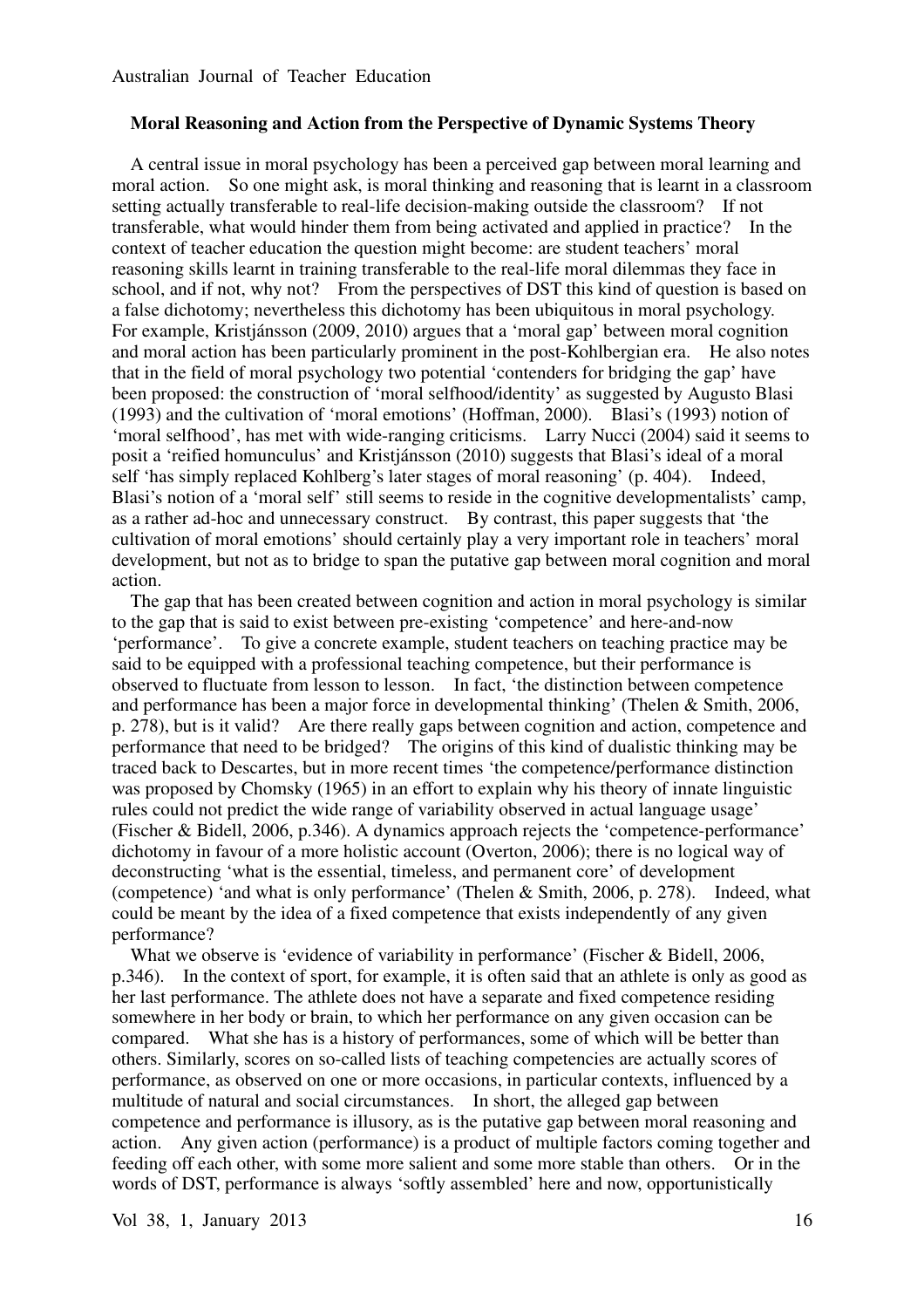recruiting available components; for example, salient memory, cues, and information from the given task and context (Thelen & Smith, 1994; Spencer et al., 2011). The underlying image is that performance is always a dynamic *process*. What students learn in the classroom setting is not somehow 'lost' in performance, but neither is it the controller of performance. Moral action is always the result of multiple causes and influences working together in unison at any given time. We now need to say a little more about the notion of process in moral development.

The main premise of this paper is that moral development shares the same dynamic process found within the whole of human development; a process already identified in this paper as 'emergent self-organisation' (Thelen & Smith, 1994; Prigogine, 1997; Solé & Goodwin, 2000; Lewis, 2005a, 2005b; Kim & Sankey, 2010). Marc Lewis (2005a) defines selforganisation as 'the spontaneous emergence of order from nonlinear interactions among the components of a complex dynamic system' (p. 173). Here, 'non-linearity' has two meanings. First, cause-effect relationships among components (e.g., emotional appraisal, memory recruitment) are not unidirectional but bi- or multi- directional and recursive, 'as characterised by multiple feedback cycles' (p. 173). Second, effects within the system are generally neither additive nor cumulative but may be exponential. Human brains are complex dynamic systems that self-organise through constant recursive feedback, signals moving rapidly between synapses and between neurons and neuronal groups or maps. Synapses 'are strengthened the more they are used, and they are used the more they are strengthened' (Lewis, 2005a, p.264). Signals between maps go back and forth, constantly, in exceedingly large numbers, and in this dynamic process some of the many connective patterns formed become strengthened, because they possess salience or meaning for the individual, whereas those not valued are weakened or die' (Sankey, 2007, p.548). Whether we are observing behaviour at the manifest level of persons or at the level of the biology of the brain, the image is dynamic complexity always in flux, not a fixed and static set of rules or competencies.

Nevertheless, over time, students will tend to settle into or 'prefer' a limited range of manifestations or modes of action. In dynamic systems terminology this 'preferred' mode is an *attractor* state. Accordingly, we can picture an individual's developmental trajectory as moving across a landscape of hills and valleys, some deeper and steeper than others (Waddington, 1966; Thelen & Smith, 1994, 2006; Kim & Sankey, 2009). The landscape, representing life's on-going experience, is not static but shifting as hills and valleys form and reform over time in response to changing environmental and social circumstances. The person's thoughts and behaviour settle into preferred attractor valleys until they are shifted to a new preferred attractor valley. A deep and steep valley will be more stable and harder to move from than a shallow valley. Moral development can then be viewed 'as a trajectory of variability, continuously changing and stabilising in interaction with an ever-changing environmental landscape where attractor points both form and disappear over time' (Kim & Sankey, 2009). Any resultant behaviour is the 'product of parallel, developing, heterogeneous components and subsystems within an environmental and task context' (Thelen & Smith, 1994, p. 85). For the most part, stability and instability coexist in people's moral judgment and reasoning, and these are always context-sensitive rather than contextindependent.

This dynamic and fluid account of development provides a strong corrective to the dichotomy between reasoning and action in Kohlbergian and neo-Kohlbergian theory. DST is concerned with how mutually constituting factors are assembled together and lead to specific thoughts and actions. From this perspective, 'action expresses cognitive-affective-conative meaning' (Overton, 2006, p.51), so there is no absolute separation between reasoning, emotion and action. Moreover, action and inaction are both actions and the decision not to act *is* a decision, whereas in cognitive theory non-action is portrayed as a failure of willpower or lack of motivation to act on a moral decision. A student may reasonably choose to be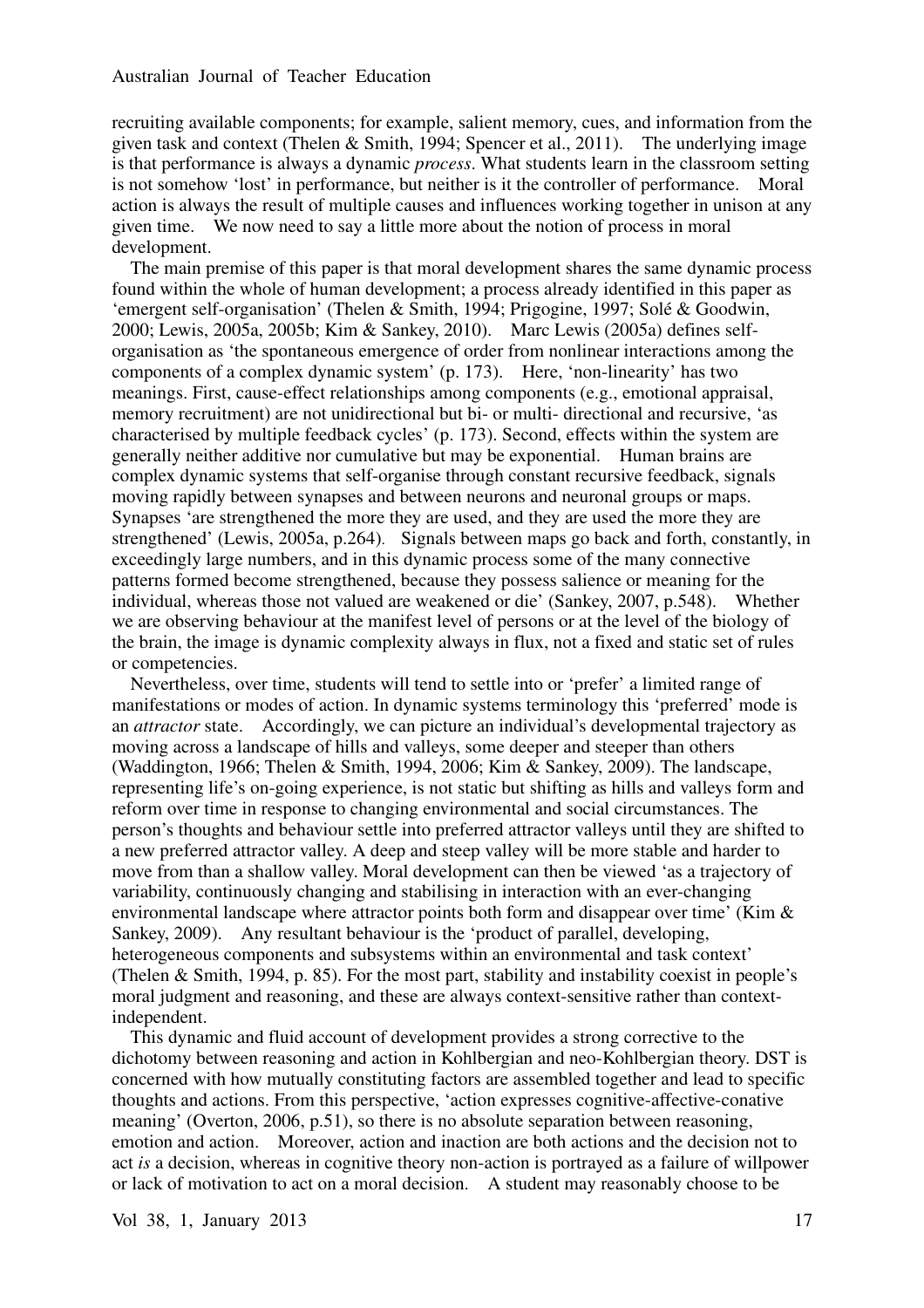either a silent bystander or an activist in a give controversial scenario. Being a silent bystander is not necessarily an indicator of failure of will; rather it may be conceived as a preferred attractor state of action, like the decision to abstain in an election.

# **The Role of Emotion in Moral Learning and Moral Action, and the Notion of Emotional Rationality**

Recent findings from neuroscientific studies indicate that in fully functional brains there is a strong link between emotion, action, and real-life moral decision-making. Moreover, moral decision-making and action can be severely compromised in certain forms of brain damage that dampen emotional sensitivity. Arguably, the best-known research is Damasio's investigations of patients with lesions to the ventro-medial prefrontal cortex (VMPFC). These patients show 'impairments of reasoning/decision making and emotion/feeling' (Damasio, 1994. p. 61). One such patient, Elliot, who had frontal lobe tissue removed because it had been damaged by a tumour, was requested to respond to Kohlberg's Moral Judgment Interview (MJI) along with a number of other questionnaires. The result indicated that he retained 'a capacity to conceptualize means to achieve social objectives, to predict the likely outcome of social situations, and to perform moral reasoning at an advanced developmental level' (Damasio, 1994, p. 48). However, despite his normal performance when tested on a standardised moral reasoning task, the patient exhibited defective decision-making in real life. Damasio (1994) argued that reduced emotional reactivity and feeling, resulting from VMPFC damage, prevented the patient from 'assigning different values to different options, and made his decision-making landscape hopelessly flat' (p. 51).

In 1999, Damasio reviewed the conclusions he had come to five years earlier. He notes that in recent years there has been a growing recognition within science of the role of emotion, so that 'the presumed opposition between emotion and reason is no longer accepted without question' (p.40). The neurological evidence from his laboratory shows 'that emotion is integral to the process of reasoning' (p.41). However, he stresses that this new appreciation of emotion does not mean that emotions are 'a substitute for reason or that emotions decide for us' (p.42), which, as previously noted, seems to be suggested in Haidt's social intuitionist model. Rather 'well-targeted and well-deployed emotion seems to be a support system without which the edifice of reason cannot operate properly' (p.42). Damasio's insistence on the role of emotion in the process of reasoning would seem to have important messages for educating teachers' moral awareness and reasoning, taking us some way beyond how reason has been conceived in the standard cognitive models of Piaget and Kohlberg. Reason and emotion go hand in hand. Moral reasoning is inherently emotional. 'Rational choices, according to this view, depend as much on the exercise of emotion and feelings as on logical deliberation' (Sankey, 2006, p. 171). The important educational task is sensitising students to keep reason and emotion correlating in balance.

Working closely with Damasio on a combined psychological and neuroscientific study, Immordino-Yang and Sylvan (2010) claim that elevating emotions such as 'admiration' are not simply matters of conscious appraisals requiring a high-level cognitive process of social and cultural cues, they are also associated with the brain's 'non-consciously controlled regions that regulate the body and consciousness' (p. 112). By analysing activation level and timing of each brain region using fMRI scanning, it was found that morally motivating emotion such as admiration for another person's virtuous accomplishments involves two kinds of processing in the brain: (1) higher level neural systems related to memory retrieval and appraisal of current circumstances in light of past learning, and (2) induction of low-level systems (e.g. brain stem) related to biological regulation and feelings of the body (gut feelings). It is this latter process that gives 'motivating power' and 'the readiness for action to body and mind' (p. 112). This finding provides a clue to why inspirational stories and films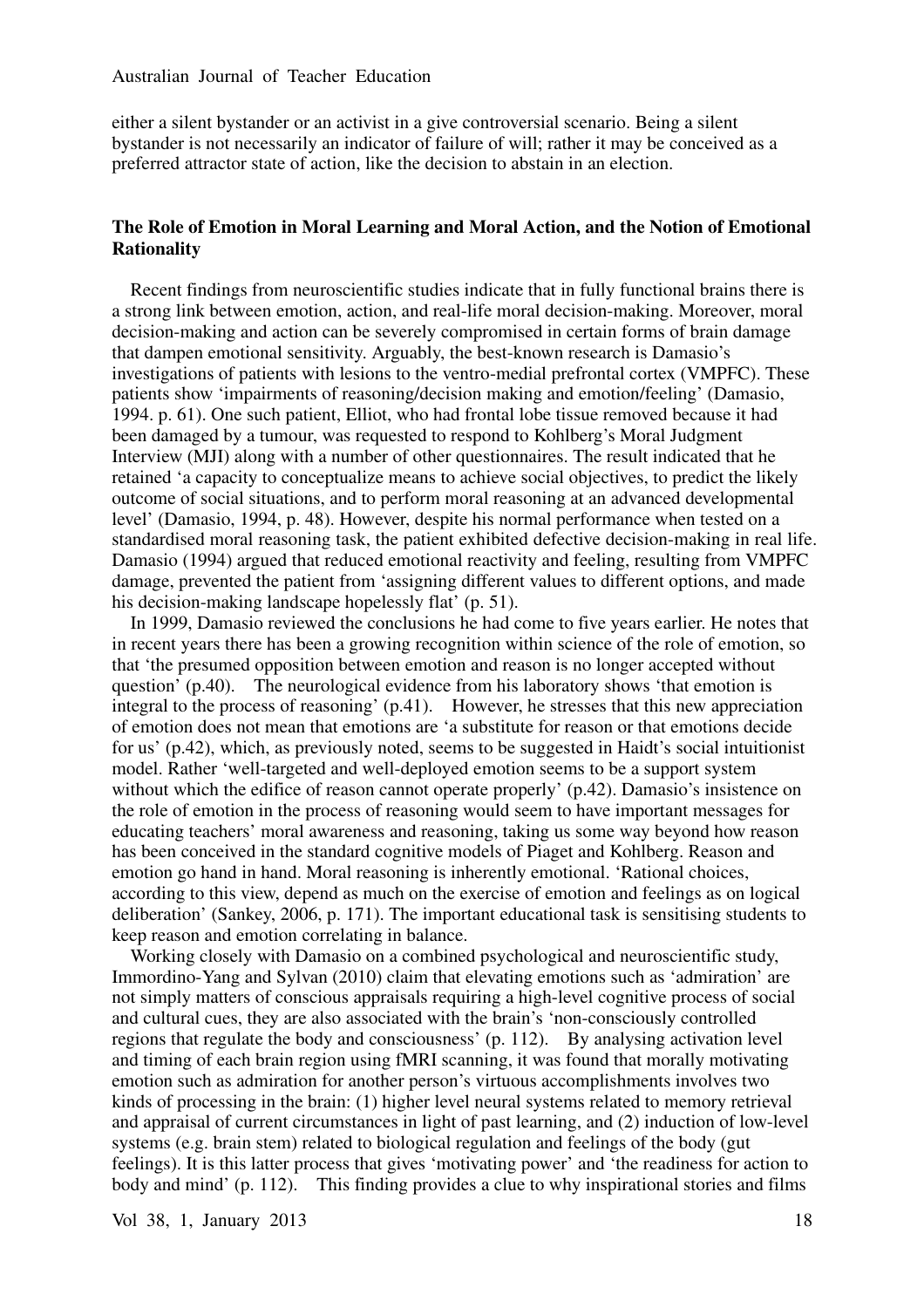encourage altruistic behaviours in real life. It also indicates that sub-conscious processes associated with "feeling" play an important role in organising action.

Damasio claims there are strong connections between his model and Gerald Edelman's Theory of Neuronal Group Selection (TNGS), which Damasio sees as a pioneer in the neurobiology of consciousness (p. 336). Edelman's theory played an important role in Thelen and Smith's (1994) advocacy of DST. As noted earlier, one of the three main tenets of Edelman's TNGS is that a value system or value-bias in the brain plays a key role in the process of neural organisation and development. Value is imposed in the brain by the brain. Edelman's notion of an inherent value system provides an alternative mechanism to nativism and modularity proposed by Haidt's intuitionist theory. There is no need to seek the rudiments of morality in an inbuilt blueprint or basic architectural design as advocated by nativists. Rather, following Edelman, they are located in a value-bias or what I have elsewhere called a *predilection to value* built into the sensory system. I need to stress that I am not saying that the whole of morality is nothing but a natural predilection to value. Morality is highly complex, context dependent and develops within social settings. What I am pointing out is that nativists argue for blueprints or devices of one kind or another that are said to reside in the genes, such as Haidt's 'moral receptors' or Chomsky's 'language acquisition device'. Dynamic Systems Theory, by contrast, argues that none of this apparatus is required. All that is required is the natural process of emergent self-organisation plus certain 'valances or tropisms similar to those exhibited by simple organisms and even by animals without nervous systems' (Thelen & Smith, 1994, p.315). Notice, however, positing a predilection to value inherent within every organism does not 'put a ghost in the machine, or if it does, it is the ghost of life itself, for similar biases are exhibited even in single cells' (Thelen & Smith, 1994, p.316).

Current neurophysiological evidence supports the view that new learning, including our moral and ethical learning, does not happen without these biases and valences. For example, working specifically within the context of dynamics theory, Marc Lewis has emphasised the role of emotion in the recursive signalling feedback process between neurons. According to Lewis (2005b), emotion is intimately involved in 'organizing activity patterns spanning multiple neural systems, both within occasions and over development. Neural substrates of emotion can be seen to influence structural changes underlying all domains of development' (p. 253). Lewis (2005a) delineated this process using the metaphor of a 'double-edged sword'. 'On one hand, self-*augmenting* feedback, orchestrated by limbic and paralimbic structures with the help of ascending neuromodulators, promotes synaptic activity *and hence initiates synaptic change*. In this respect, emotional processes yield novel synaptic configurations. On the other hand, self-*stabilizing* feedback, orchestrated by the same structures and neuromodulators, but lasting longer and recruiting additional subsystems, consolidates patterns of synaptic activity *and hence minimizes synaptic change*' (p. 262). A key point to notice for our discussion is that emotion is not simply something that occurs at the level of everyday psychology, nor is it simply a social or cultural construct. Rather it is prior to conscious experience and essential to the functioning and regulation of the brain.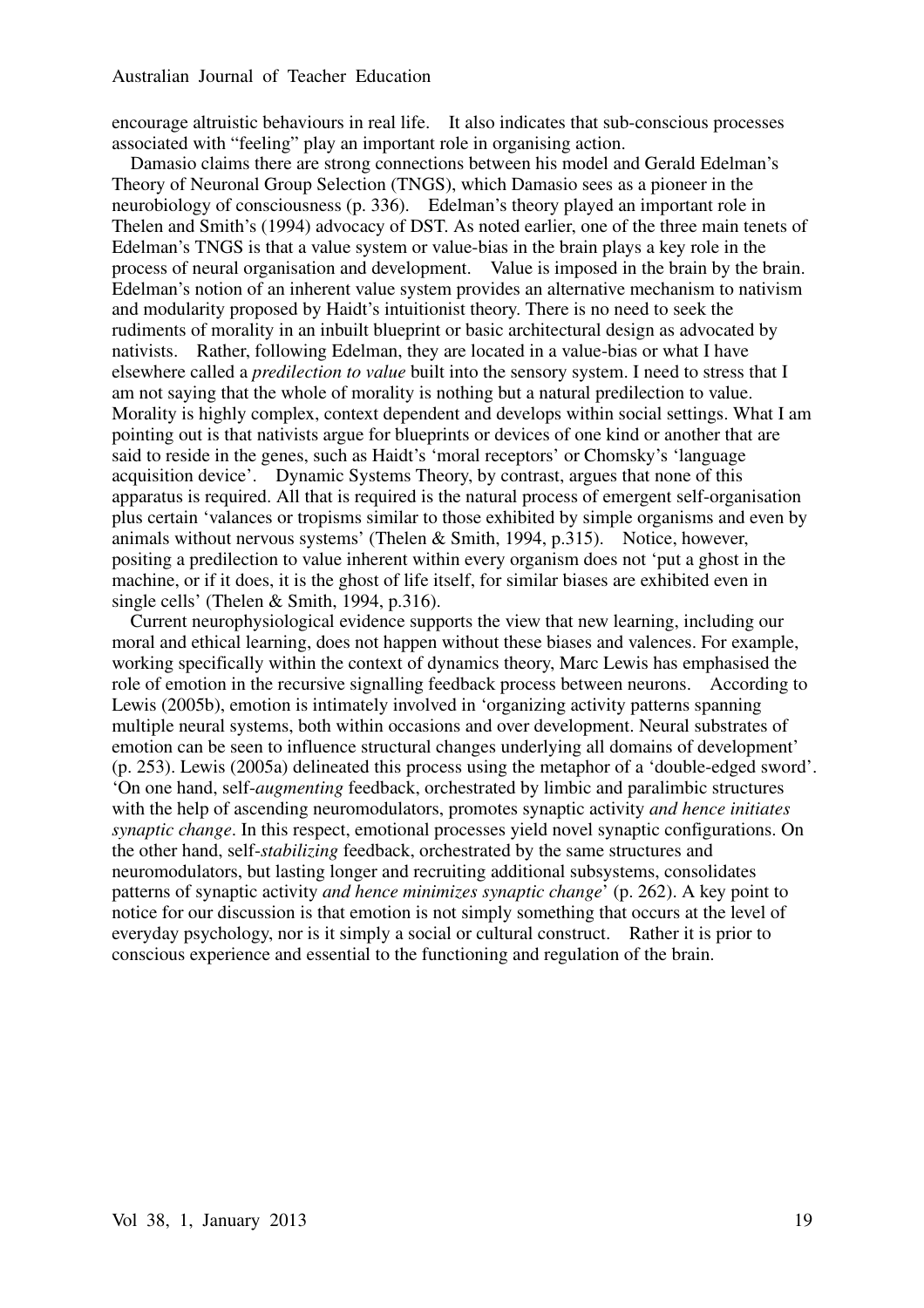#### **Towards a Pedagogy of Emotional Rationality and Ethical Literacy**

We began this paper by pointing out that teachers are expected to act as moral agents, but that this is often overlooked or marginalised in teacher education courses. Even when included, it is often based on a cognitive developmental approach that has underestimated the role of emotion in moral functioning. In the foregoing discussion, this paper has argued that emotion is integral to all forms of reasoning, including moral reasoning. In what follows, some practical implications will be explored. The main message of this paper, so far, is that student teachers do need to develop their moral awareness as part of their professional profile and that this must include a clear acknowledgement of the role of emotion in moral functioning. The next issue is how this can be translated into pedagogy?

There has, in fact, been a long-standing discussion on the issue of educating the emotions, especially within Philosophy of Education (Bantock, 1986; Peters, 1972, Warnock, 1986). Bantock (1986) expresses agreement with R. S. Peters that 'the education of the emotions is inescapably a moral matter' rather than 'a matter of development', providing examples where 'evil emotions have been fostered' or where 'emotions have failed to play an *appropriate* role in judgements' (p. 141). Though this paper does not share his aversion to the notion of 'development' and would argue that he conceptualises development in a rather limited and narrow sense when compared with the more expansive view of DST, his appreciation of emotion's role in rationality is certainly important.

In parallel with this philosophical and theoretical debate, several explicit approaches have been suggested aimed at the development of affective aspects of personhood. Arguably, the best-known approaches are 'virtues' and 'character' education and 'emotional competence' education. However these initiatives have come under considerable criticism, which casts doubt on whether they could provide the basis for a pedagogy that cultivates student teacher's morality. For example, character education has been implemented in schools and also advocated in teacher education (Lumpkin, 2008). It has been defined as 'the deliberate effort to develop good character based on core virtues that are good for the individual and good for society' (Berkowitz & Bier, 2005). However, Kristjánsson (2010) notes that it is vulnerable to the charge of promoting 'uncritical conformism and conservatism' (p. 397). Cognitive developmentalists have expressed concern that approaching morality in terms of a "bag of virtues" (Kohlberg & Turiel, 1971) can easily lead to moral relativism. Unbridled relativism is certainly problematic, but there is a cultural dimension because the selection of virtues depends on the varying expectations about the good life and the ideal person that necessarily vary across different cultural and subcultural groups. What is 'good for the individual and good for society' will depend at least in part on the social and cultural context.

Arguably more damaging is the verdict of the American Institute of Education Sciences, reporting in 2010 on the school-wide Social and Character Development (SACD) intervention programs. The Report concluded that 'the analysis of the year-by-year impacts did not yield evidence that the seven SACD programs… improved student social and character development' (p. xlvi). It also noted that one possible reason is 'failure of the conceptualization and design of the intervention' (p. li). Meanwhile, attempts to develop emotional competence arising from the construct of *Emotional Intelligence* have also met considerable criticism. Daniel Goleman's (1995) description of emotional intelligence as 'character' and 'meta-ability' is not convincingly distinct from other psychological constructs (Matthews et al, 2006) and seems conceptually muddled. Furthermore, despite the emphasis given to empathetic ability within emotional competence, moral educators have criticised its lack of 'moral ballast' (Kristjánsson, 2010, p. 397). From the perspective of DST and neurobiology, the notion of a separate emotional intelligence makes little sense. As already argued, emotion is an integral part of thought and action whether viewed in terms of our everyday lives or at the level of the complexity of brain functioning. Emotions take their place within the process of 'evolving wholes' (Fogel, 1993; Lewis, 1995, 1996; Scherer,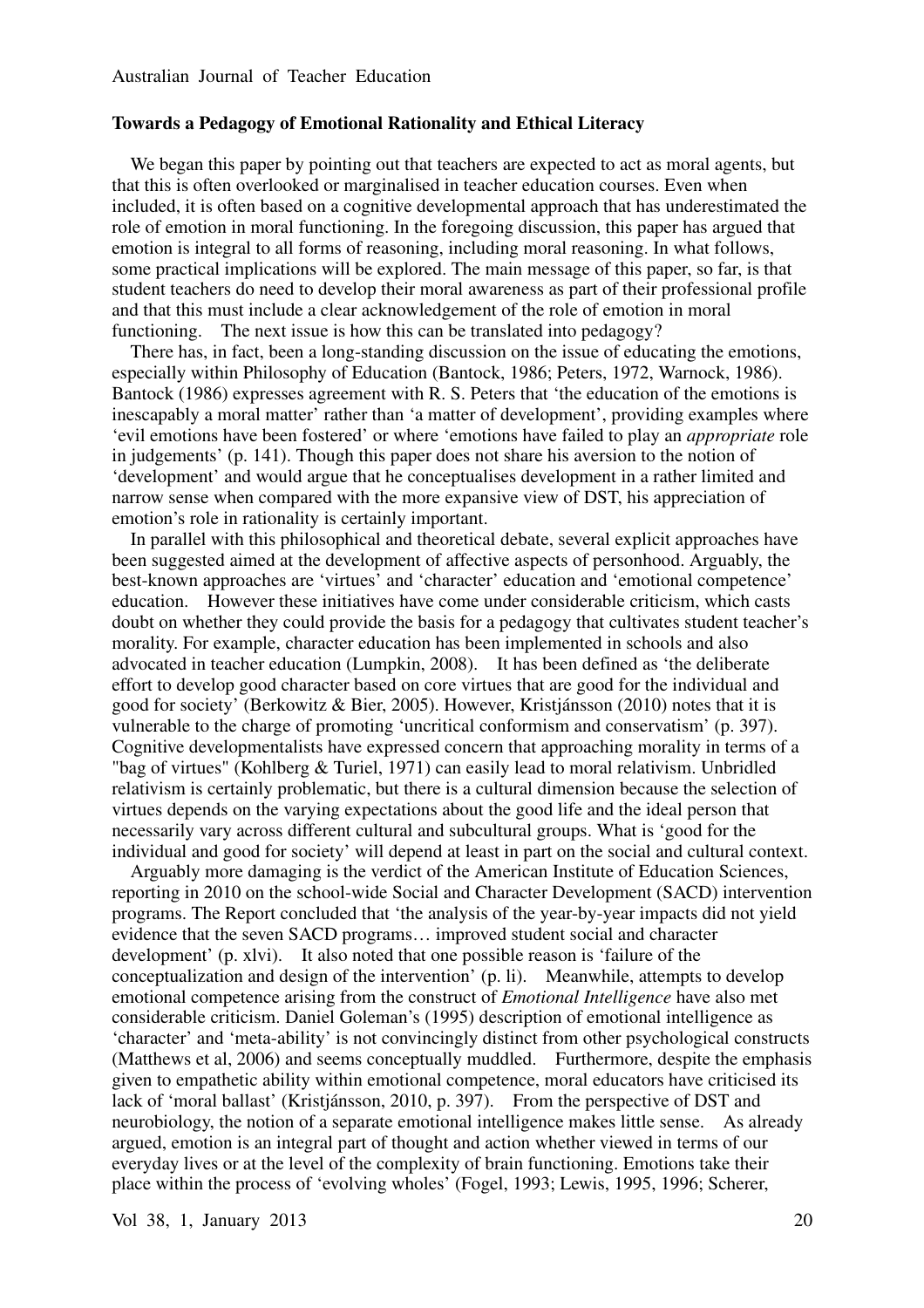#### 2000).

Given the shortcomings in these and other available approaches, is it possible to move towards an alternative holistic theoretical base and pedagogy, in teaching and teacher education? Our previous discussion has already laid down some helpful markers. We began this paper by noting that previous attempts to address the development of teachers' ethical awareness have been patchy. Part of the problem has been the lack of a convincing theoretical base. We discussed the dominant cognitivist developmental approach, and the opposing intuitionist alternative. We saw that both models are founded on a misconception of rationality, which does not incorporate emotion. In seeking an alternative third way, this paper adopted a dynamics approach and has proposed that cultivating teachers' moral and ethical awareness should be based on the notion of *emotional rationality*, where rationality and emotion go hand in hand; not only as manifested in what we think and do at the macro-level, but also at the micro-level of the functioning brain. We also noted the importance of creating a reflective critical space where student teachers can develop *ethical literacy*. Let us now look at this idea in more detail.

There have been a number of references to developing ethical literacy in the context of professional education, such as Davidson and Morrissey (2011) in regard to the profession of psychology. They say that ethically literate citizens have 'a disciplined knowledge of, and theoretical approach to, moral decision making. They have a vocabulary for talking about morality. Their vocabulary acquires meaning from their knowledge of a number of moral philosophical perspectives' (p. 45). This is certainly helpful, though I would argue it provides a rather static view of knowledge and decision making, in contrast to the view expressed in this paper that what we know is often in flux and what we do is often highly dependent on circumstance. Also, while the development of vocabulary is certainly an important ingredient of moral literacy, the meanings acquired are generated as a result of life's on-going trajectory and not restricted to what they call 'philosophical perspectives', though these should play their part in the holistic educative process. What is strikingly missing from Davidson and Morrissey's paper is the role of emotion in ethical literacy, the important relationship between language and felt meaning and the emotional impact on decision-making and action. Consequently, the pedagogy they offer, which contains the kinds of seminar exercises advocated by the cognitivists such as dilemma case discussion and so forth, are pitched at engendering discussion (on ethical theory and justice), but entirely overlook the emotional element in human thought and the generation of meanings. My argument has been that this has to be included in what is meant by ethical literacy.

Ethical literacy is therefore defined here as comprising three different but overlapping components. In the context of teacher education, these are:

- (a) An understanding of past and present models of morality, including theories of moral development and moral philosophy;
- (b) A vocabulary of ethical discourse and decision-making that allows teachers to critique not only moral theory, but also real-life moral statements and actions as experienced in practice;
- (c) Emotional sensitivity and empathy, which incorporates the ability to recognise and articulate ethical meanings and relevance in practice.

Courses of teacher education should therefore: impart some understanding of moral development and theories of ethical decision making; teach ethical vocabulary and encourage dialogue regarding moral and ethical concerns; enhance emotional sensitivity and empathy, and; allow students to practice incorporating moral issues and concerns into classroom practice.

It is to the credit of University of Sydney, Australia, that all student teachers study *Human Development and Education* as a core unit of study. Whereas philosophy has been almost completely expunged from the teacher education programme, students nevertheless learn about moral development theory in the lecture component of the Unit and engage with the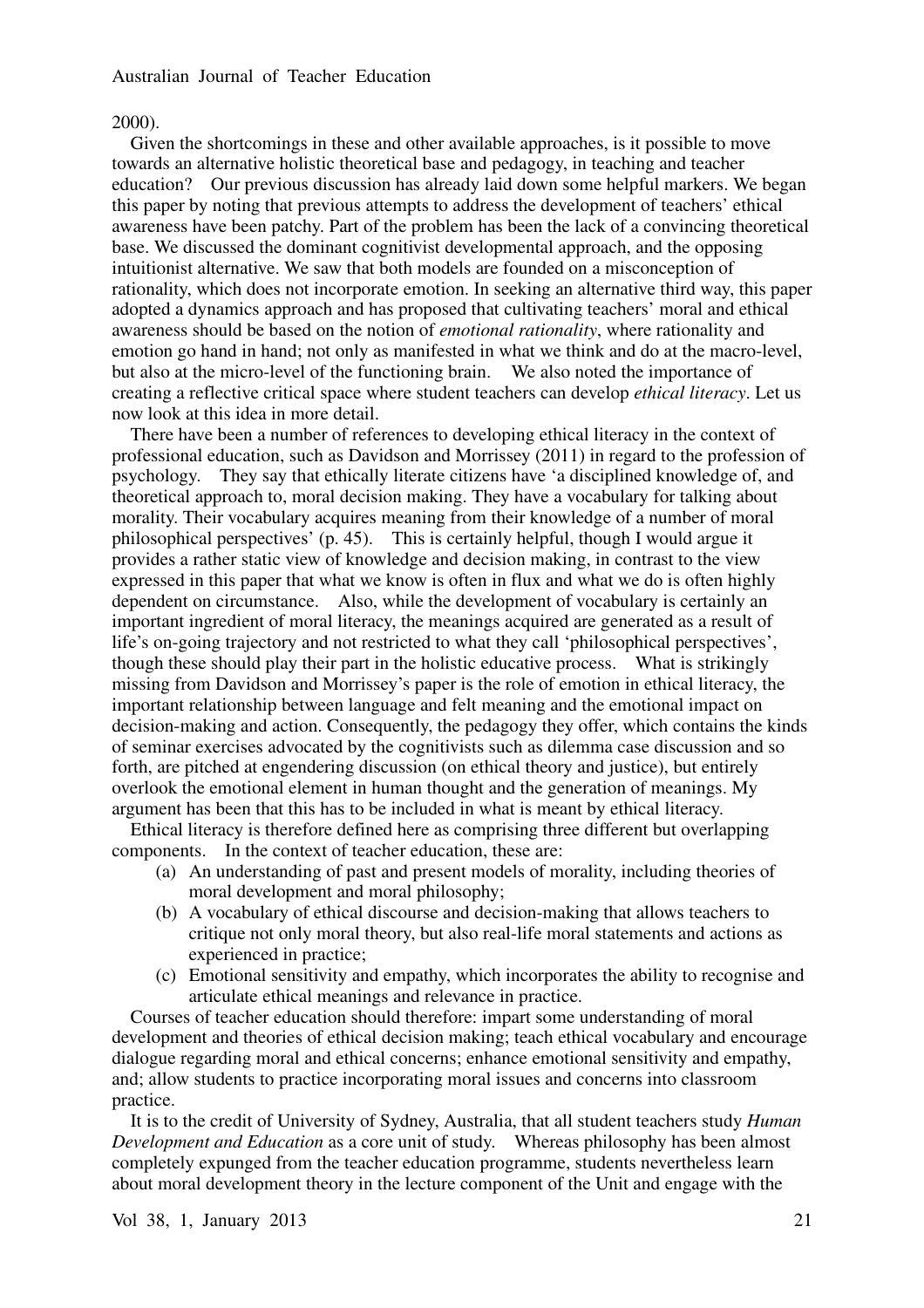vocabulary of moral discourse in the accompanying seminar component. The Unit introduces dynamic systems theory as a new meta-theory in human development where students' abilities and performances are viewed as self-organising from multiple factors and influences, and they are introduced to the concepts of 'emotional rationality' and 'ethical literacy'. Opportunities to develop ethical literacy and engage in moral sensitivity often arise when discussing issues of importance in teacher education. For example, when students are considering the long debate on the relationship between intelligence and race (using audiovisual aids such as video clips of expert interviews and photos of eugenic centres,) student teachers gain a new sensitivity toward the possible misuse of psychological testing and ethnic stereotyping in their classrooms.

In the tutorial seminar component of the Unit students undertake a task aimed at developing their moral awareness and emotional sensitivities. Working in small groups, student teachers from different majors (e.g. art, mathematics, science, humanities and social sciences) plan a lesson on an important value such as 'peace' or an issue such as 'caring for our world'. They are asked to imagine that the school is developing a cross-curricular tutorial programme that will include lessons on moral values. In planning the content of their lesson they have to begin by choosing the age group they will target, and then plan their lesson not simply to convey information, but also engage the children emotionally in the topic in a balanced and educationally appropriate manner. Each group of student teachers presents their lesson plan to their peers, with each presentation lasting close to 30 minutes. Their peers provide feedback on the lesson plan that has been presented. Based on their experience of preparing the lesson and the feedback received for peers and the tutor, each member of the small groups prepares a reflective report saying what changes they would like to make to their plan if actually teaching it in school, and why.

In some ways this might seem a fairly standard lesson-planning task, but the specific aim of this exercise is to create a discreet reflective critical space where student teachers can begin to develop ethical literacy. What we have found is that in the process of planning and presenting the lesson plan, intuition, rationality, and emotion are operating in unison through constant feedback. We also see the student teachers shifting their positions, in their thoughts and feeling, in response to undertaking this collaborative exercise and in the course of feedback and critical reflection. The deep attractors representing deeply held views often become shallower and shift in response to the dynamics of the learning environment provided by this exercise; new thoughts emerge while others dissolve or re-form. On reflection, students are able to appreciate just how much their emotions are influencing their intuitions and rational judgements, sometimes positively and productively, sometimes not. As a teacher educator, one hopes that the experiences gained in this Unit of study are significantly meaningful that they impact memory and are thus retained long-term into their careers as teachers, but only time will tell.

#### **Conclusion**

This paper began by noting teachers are expected to act ethically and morally and that there is evidence that teacher education can facilitate the development of moral understanding and ethical sensitivity. It also noted, however, that the way this is attempted, if at all, is based on cognitive development theory even though it is widely recognised that it is open to serious criticism and, at the very least, is in need of considerable rethinking. In particular, cognitive theory and the alternative social intuitionist theory, fail to appreciate that human rationality is emotional rationality. The approach advocated in this paper advocates the notion of emotional rationality and is strongly influenced by dynamic systems theory. But theory on its own is not enough. If teachers are really going to develop their moral awareness, such that it impacts on their actions, opportunities need to be identified in teacher education courses for engaging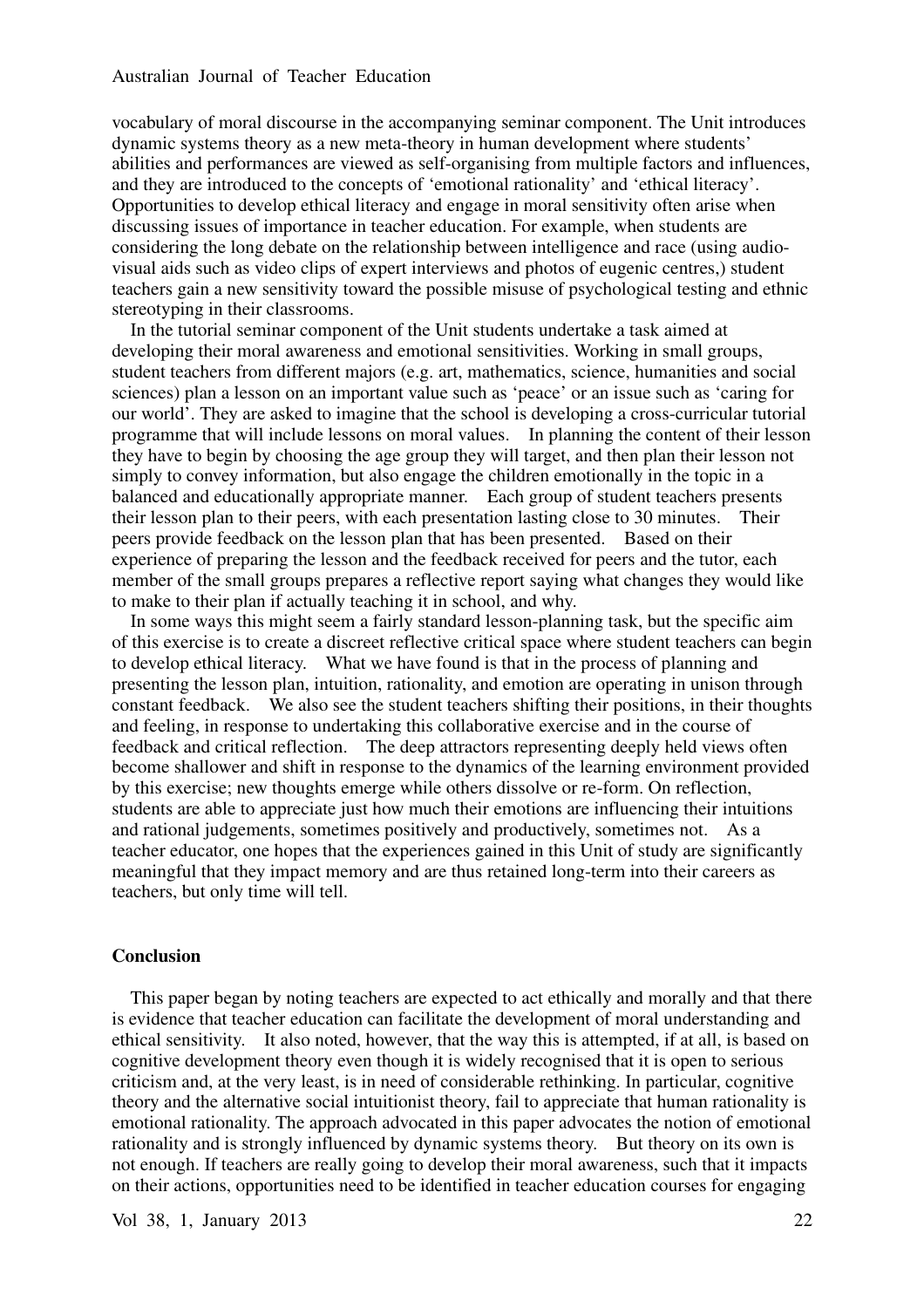students with moral and ethical issues and appropriate pedagogies need to be developed. Building on insights drawn from dynamics theory, a number of possible strategies have been proposed for developing student teachers' ethical literacy, in such a way that they will be better prepared to respond to the moral and ethical challenges they will inevitably face in their professional practice.

# **References**

- Bantock, G. (1986). Educating the emotions: An historical perspective. *British Journal of Educational Studies*, 34(2), 122-141.
- Berkowitz, M., & Bier, M. (2005). *What works in character education: A research-driven guide for educators*. Washington, D. C.: Character Education Partnership.
- Blasi, A. (1993). The development of identity: Some implications for moral functioning. In G. G. Noam & T. E. Wren (Eds.), *The moral self* (pp. 99-122). Cambridge, MA: MIT Press.
- Bullough, R. V. (2011). Ethical and moral matters in teaching and teacher education. *Teaching and Teacher Education*, 27(1), 21-28.
- Chomsky, N. (1965). *Aspects of the theory of syntax*. Cambridge, MA: MIT Press.
- Cummings, R., Dyas, L., Maddux, C. D., & Kochman, A. (2001). Principled moral reasoning and behavior of pre-service teacher education students. *American Education Research Journal*, 38(1), 143-158.
- Cummings, R., Harlow, S. & Maddux, C. D. (2007). Moral reasoning of in-service and preservice teachers: a review of the research. *Journal of Moral Education*, 36(1), 67-78.
- Cupit, C. G. (2007). The marriage of science and spirit: Dynamic systems theory and the development of spirituality. *International Journal of Children's Spirituality*, 12(2), 105-116.
- Damasio, A. (1994). *Descartes' error: Emotion, reason, and the human brain*. New York: Putnam.
- Damasio, A. (1999). *The feeling of what happens: Body and emotion in the making of consciousness*. New York: Harcourt Brace.
- Davidson, G. R. & Morrissey, S. A. (2011). Enhancing ethical literacy of psychologically literate citizens. In J. Cranney & D. S. Dunn (Eds.) *The psychologically literate citizen: Foundations and global perspectives* (pp. 41-55). New York, NY: Oxford University Press.
- Desplaces, D., Melchar, D., Beauvais, L., & Bosco, S. (2007). The impact of business education on moral judgment competence: An empirical study. *Journal of Business Ethics*, 74(1), 73-87.
- Eckles, R., Meslin, E., Gaffney, M., & Helft, P. (2005). Medical ethics education: Where are we? Where should we be going? A review. *Academic Medicine*, 80(12), 1143-1152.
- Edelman, G. M. (1987). *Neural Darwinism: The theory of neuronal group selection*. New York: Basic Books.
- Edelman, G. M. (1989). *The remembered present: A biological theory of consciousness*. New York: Basic Books.
- Fischer, K., & Bidell, T. (2006). Dynamic development of action and thought. In R. M. Lerner (Ed.), *Handbook of child psychology. Vol. 1: Theoretical models of human development*, *6 th Edition* (pp. 313-399). New York: Wiley.
- Frimer, J. A., & Walker, L. J. (2008). Towards a new paradigm of moral personhood. *Journal of Moral Education*, 37 (3), 333-356
- Fogel, A. (1993). *Developing through relationships: Origins of communication, self, and culture*. Chicago: University of Chicago Press.
- Goleman, D. (1995). *Emotional Intelligence: Why it can matter more than IQ.* New York: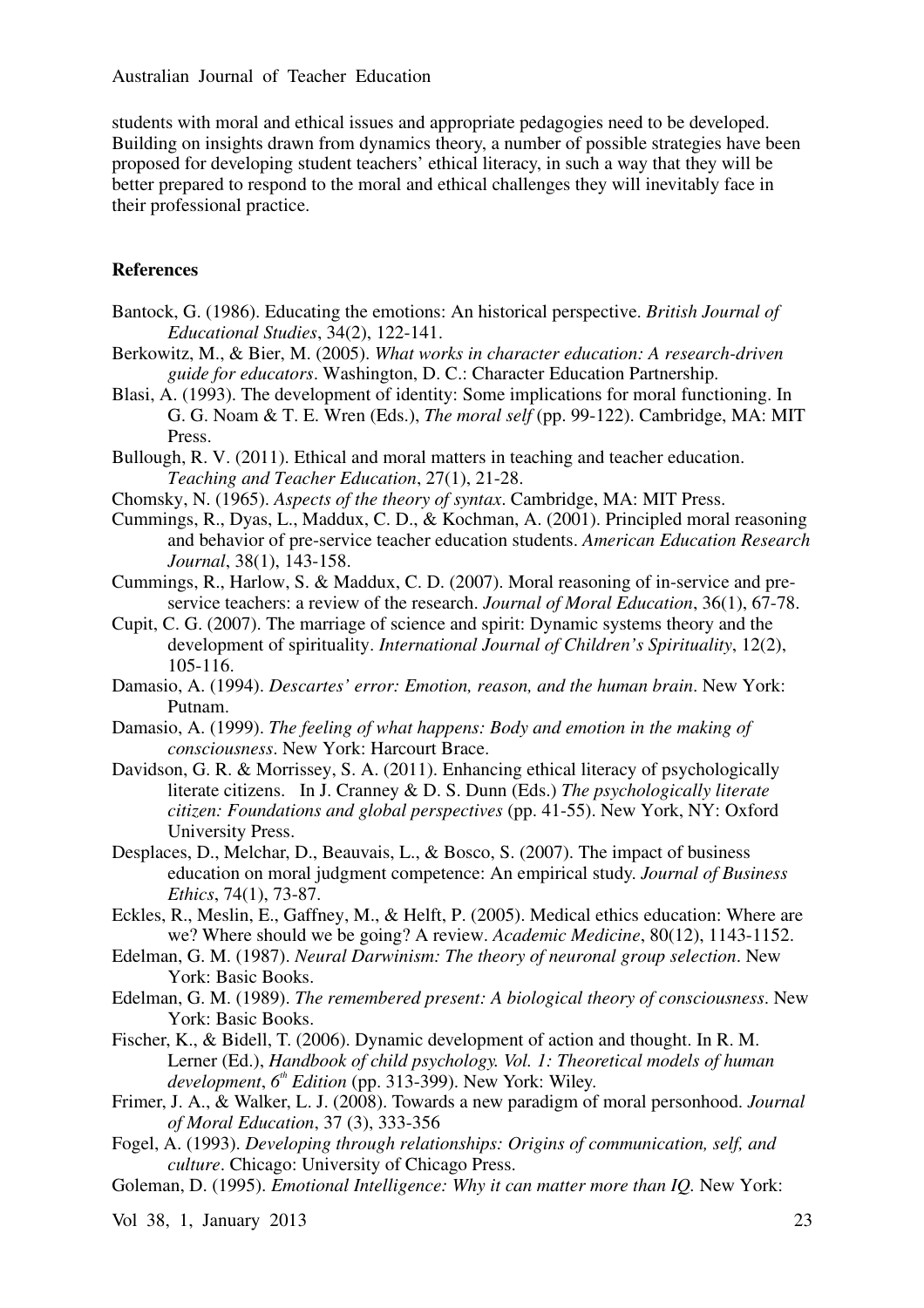Bantam Books.

- Haidt, J. (2001). The emotional dog and its rational tail: a social intuitionist approach to moral judgment, *Psychological Review*, 108(4), 814-834.
- Haidt, J. (2003). Elevation and the positive psychology of morality. In C. L. M. Keyes & J. Haidt (Eds.) *Flourishing: Positive psychology and the life well-lived* (pp. 275-289). Washington DC: American Psychological Association.
- Haidt, J. (2008). Morality. *Perspectives on Psychological Science*, 3(1), 65-72.
- Haidt, J. (2012). *The righteous mind: Why good people are divided by politics and religion*. New York, NY: Pantheon.
- Helwig, C., Turiel, E., & Nucci, L. (1997). *Character education after the bandwagon has gone*. Paper presented in, L. Nucci (Chair), Developmental perspectives and approaches to character education. Symposium conducted at the meeting of the American Educational Research Association, Chicago, March 1997.
- Hoffman, M. L. (2000). *Empathy and moral development: Implications for caring and justice*. Cambridge: Cambridge University Press.
- Hollenstein, T. (2011). Twenty years of dynamic systems approaches to development: Significant contributions, challenges, and future directions. *Child Development Perspectives*, 5(4), 256 - 259.
- Howe, M. L. & Lewis, M. D. (2005). The importance of dynamic systems approaches for under-standing development, *Developmental Review,* 25(1), 247–251.
- Immordino-Yang, M., McColl, A., Damasio, H., & Damasio, A. (2009). Neural correlates of admiration and compassion. *Proceedings of the National Academy of Sciences*, 106(19), 8021-8026.
- Immordino-Yang, M., & Sylvan, L. (2010). Admiration for virtue: Neuroscientific perspectives on a motivating emotion. *Contemporary Educational Psychology*, 35, 110-115.
- Izhikevich, E. (2010). *Dynamical systems in neuroscience: The geometry of excitability and bursting*. Cambridge, MA: The MIT Press.
- Izzo, G. (2000). Compulsory ethics education and the cognitive moral development of salespeople: A Quasi-Experimental Assessment. *Journal of Business Ethics*, 28(3), 223-241.
- Kim, M., & Sankey, D. (2009). Towards a Dynamic Systems Approach to moral development and moral education: a response to the JME Special Issue, September 2008, *Journal of Moral Education*, 38(3), 283-298.
- Kim, M., & Sankey, D. (2010). The dynamics of emergent self-organisation: Reconceptualising child development in teacher education. *Australian Journal of Teacher Education*, 35(4), 79–98.
- Kohlberg, L. (1981). *Essays on moral development. Vol. I: The philosophy of moral development: moral states and the idea of justice*. San Francisco, CA: Harper and Row.
- Kohlberg, L. (1984). *Essays on moral development. Vol. II: The psychology of moral development*. San Francisco, CA: Harper and Row.
- Kohlberg, L., & Turiel, E. (1971). Moral development and moral education. In G. Lesser (Ed.), *Psychology and educational practice*. Chicago: Scott Foresman.
- Kristjánsson, K. (2009). Putting emotion into the self: a response to the 2008 Journal of Moral Education Special Issue on moral functioning. *Journal of Moral Education*, 38(3), 255-270.
- Kristjánsson, K. (2010). Educating moral emotions or moral selves: A false dichotomy? *Educational Philosophy and Theory*, 42(4), 397-409.
- Lapsley, D. & Hill, P. (2008). On dual processing and heuristic approaches to moral cognition. *Journal of Moral Education,* 37(3), 313–332.
- Lapsley, D., & Narvaez, D. (2005). Moral psychology at the crossroads. In D. Lapsley & C.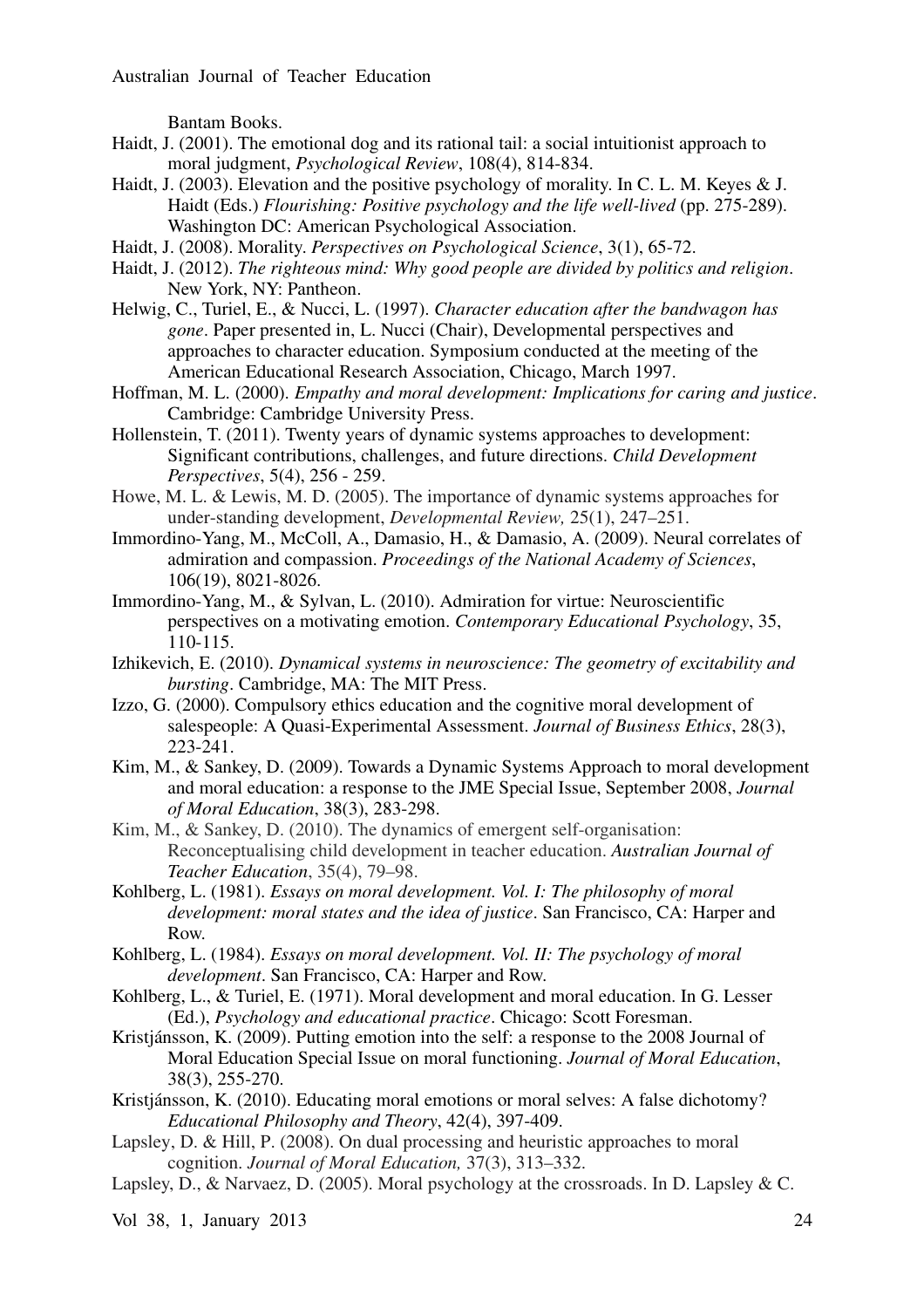Power (Eds.), *Character psychology and character education* (pp. 18-35). IL: University of Notre Dame Press.

- Lewis, M. D. (1995). Cognition-emotion feedback and the self-organization of developmental paths. *Human Development*, 38, 71–102.
- Lewis, M. D. (1996). Self-organising cognitive appraisals. *Cognition and Emotion*, 10, 1–25.
- Lewis, M. D. (2005a). Self-organizing individual differences in brain development. *Developmental Review,* 25(1), 252–277.
- Lewis, M. D. (2005b). Bridging emotion theory and neurobiology through dynamic systems modelling. *Behavioral and Brain Sciences*, 28, 169-245.
- Lorenz, E. N. (1972). *Predictability: Does the flap of a butterfly's wings in Brazil set off a tornado in Texas?* Address at the 139th Annual Meeting of the American Association for the Advancement of Science, Sheraton Park Hotel, Boston, Mass., December 29, 1972.
- Lumpkin, A. (2008). Teachers as role models teaching character and moral virtues. *Journal of Physical Education, Recreation, and Dance*, 79(2), 45-49.
- Mahony, P. (2009). Should 'ought' be taught? *Teaching and Teacher Education*, 25(7), 983- 989.
- Matthews, G., Emo, A. K., Roberts, R. D., & Zeidner, M. (2006). What is this thing called emotional intelligence? In K. R. Murphy (Ed.), *A critique of emotional intelligence: What are the problems and how can they be fixed?* (pp. 3–36). Mahwah, NJ: Lawrence Erlbaum Associates.
- McNeel, S. P. (1994). College teaching and student moral development. In J. R. Rest & D. Narvaez (Eds.), *Moral development in the professions: psychology and applied ethics* (pp. 27-49). Hillsdale, NJ: Lawrence Erlbaum.
- Miles, S., Lane, L., Bickel, J., Walker, R., & Cassel, C. (1989). Medical ethics education: coming of age. *Academic Medicine*, 64, 705-14.
- Nucci, L. (2004). Reflections on the moral self-construct. In D. K. Lapsley & D. Narvaez (Eds.), *Moral development, self, and identity* (pp. 111-132). Mahwah, NJ: Lawrence Erlbaum.
- Overton, W. F. (2006). Developmental psychology: Philosophy, concepts, methodology. In W. Damon (Editor-in-chief), R.M. Lerner (Ed.), *Handbook of child psychology. Vol. 1: Theoretical models of human development*, *6th Edition* (pp. 18-88). New York: Wiley.
- Overton, W. F. (2007). A Coherent metatheory for dynamic systems: Relational organicismcontextualism. *Human Development*, 50, 154-159.
- Penn, W. (1990). Teaching ethics a direct approach. *Journal of Moral Education*, 19(2), 124-138.
- Peters, R. S. (1972). The education of the emotions. In R. F. Dearden, P. H. Hirst, & R. S. Peters (Eds.), *Education and the development of reason* (pp. 466-483). London: Routledge.
- Prigogine, I. (1997). *The end of certainty: Time, chaos, and the new laws of nature*. New York, NY: Free Press.
- Reed, D. (Ed.) (2008). Towards an integrated model of moral functioning: A special issue of the 50<sup>th</sup> anniversary of Lawrence Kohlberg's doctoral dissertation. *Journal of Moral Education*, 37(3), 279-428.
- Reiman, A. J. (2001). *A four-year longitudinal study of principled judgment reasoning in teacher education students*, paper presented at the Annual Meeting of the American Educational Research Association, Seattle, WA, 10-14 April.
- Sankey, D. (2006). The neuronal, synaptic self: having values and making choices. *Journal of Moral Education*, 35(2), 27–42.
- Sankey, D. (2007). Minds, brains and difference in personal understanding. *Educational Philosophy and Theory*, 39(5), 543–558.
- Sankey, D. (2011). Future horizons: moral learning and the socially embedded synaptic self.